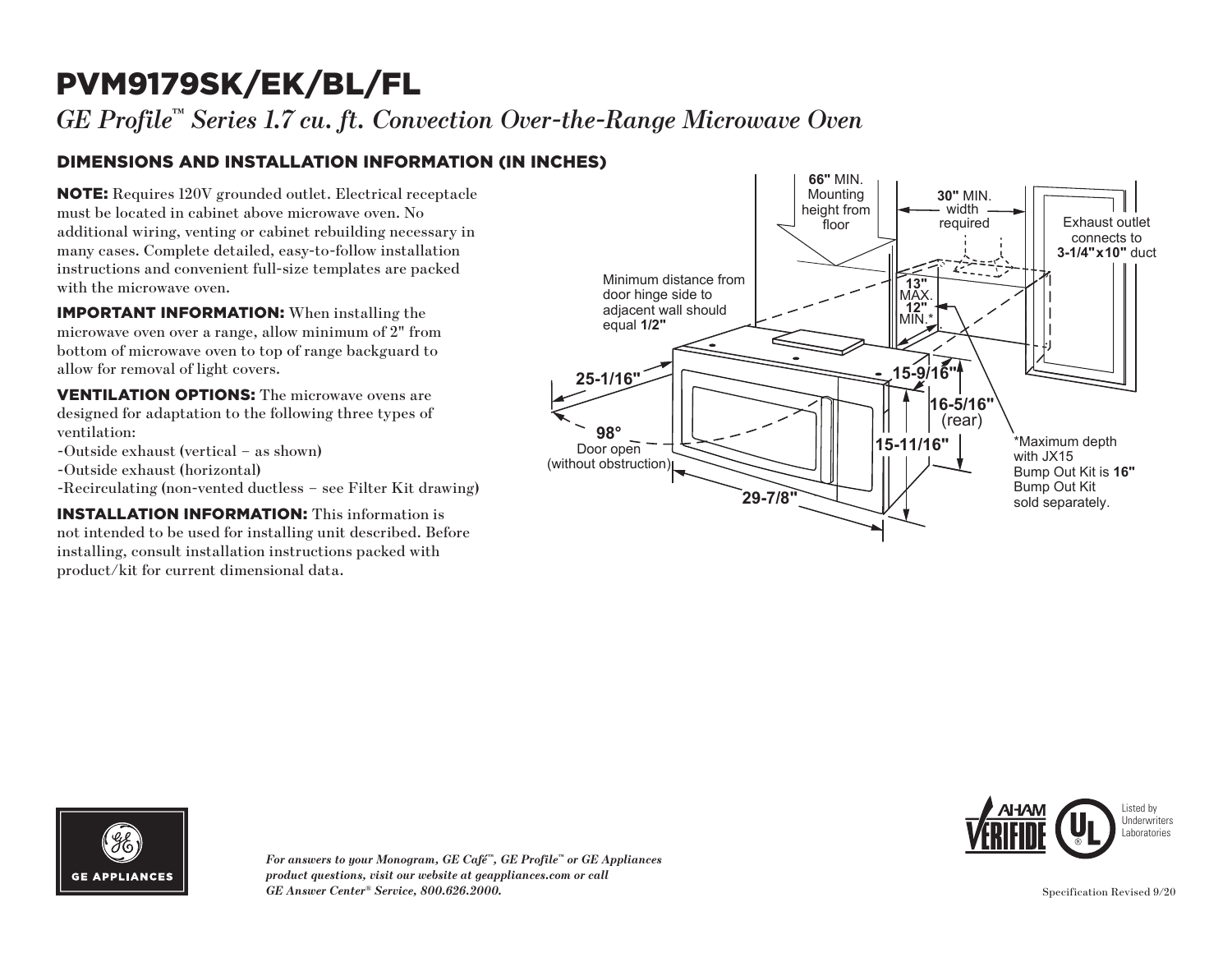# PVM9179SK/EK/BL/FL

*GE Profile™ Series 1.7 cu. ft. Convection Over-the-Range Microwave Oven*

### DIMENSIONS AND INSTALLATION INFORMATION (IN INCHES)

HOOD EXHAUST DUCT: Outside ventilation requires a HOOD EXHAUST DUCT. Read the following carefully.

**EXHAUST CONNECTION:** The hood exhaust has been designed to mate with a standard  $3\text{-}1/4$ " x 10" rectangular duct. If a round duct is required, a rectangular-to-round transition adaptor must be used. Do not use less than a 6" diameter duct.

**REAR EXHAUST:** If a rear or horizontal exhaust is to be used, care should be taken to align exhaust with space between studs, or wall should be prepared at the time it is constructed by leaving enough space between the wall studs to accommodate exhaust.

MAXIMUM DUCT LENGTH: For satisfactory air movement, the total duct length of 3-1/4" x 10" rectangular or 6" diameter round duct should not exceed 140 equivalent feet.

ELBOWS, TRANSITIONS, WALL AND ROOF CAPS, etc., present additional resistance to airflow and are equivalent to a section of straight duct which is longer than their actual physical size. When calculating the total duct length, add the equivalent length of all transitions and adaptors plus the lengths of all straight duct sections. The chart below shows the approximate feet of equivalent length of some typical ducts.

| <b>DUCT</b>                    | <b>EQUIVALENT FEET</b> |
|--------------------------------|------------------------|
| <b>A.</b> Rectangular-To-round |                        |
| <b>Transition Adaptor</b>      | 5 ft.                  |
| <b>B.</b> Wall Cap             | $40$ ft.               |
| $C. 90^\circ$ Elbow            | $10$ ft.               |
| $\mathsf{D.45}^{\circ}$ Elbow  | $5$ ft.                |
| $E. 90^{\circ}$ Elbow          | $25$ ft.               |
| <b>F.</b> $45^{\circ}$ Elbow   | 5 ft.                  |
| G. Roof Cap                    | 24 ft.                 |

## OPTIONAL ACCESSORIES

Filler Panel Kits JX36DWW/DBB/ DSS/DES/DTS/DDS

When replacing a 36" range hood, this kit fills in the additional width to provide a custom built-in appearance. For installation between cabinets only; not for end-of-cabinet installation. Each kit contains two 3"-wide filler panels.

Filter Kit WB02X35607 (included) **Recirculating** Charcoal Filter Kit To be used when the microwave oven cannot be vented to the outside.